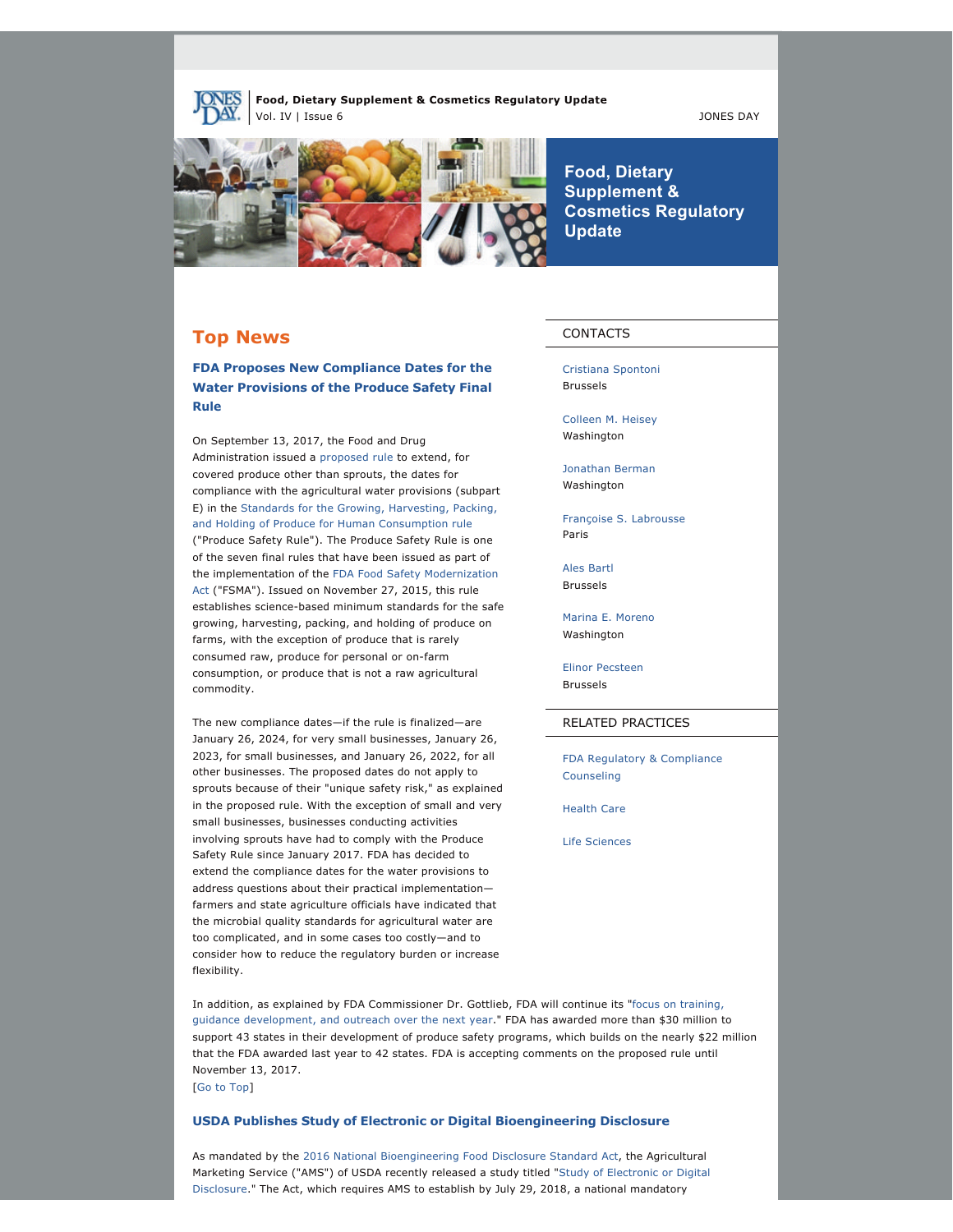bioengineered food disclosure standard for how food for human consumption will be disclosed as containing bioengineered ingredients, also required AMS to conduct a study to "identify potential technology challenges that may impact whether consumers would have access to the bioengineering disclosure through electronic or digital disclosure methods." AMS sought comments to design the study on September 1, 2016, and [requested](https://www.ams.usda.gov/sites/default/files/media/Statement%20of%20Objectives_for%20posting.pdf) a vendor to conduct it and submit it to the agency by May 30, 2017, for publication by AMS on July 29, 2017. Although a few days late (and facing a [complaint](https://www.centerforfoodsafety.org/files/8_25_17_complaint_labeling-study_filed_74810.pdf) filed by the environmental advocacy organization Center for Food Safety for not meeting the deadline), AMS released the study on September 6, 2017.

As required by the Act, the study considers five factors: (i) the availability of wireless internet or cellular networks; (ii) the availability of landline telephones in stores; (iii) challenges facing small and rural retailers; (iv) the efforts that retailers and other entities have taken to address potential technology and infrastructure challenges; and (v) the costs and benefits of installing in retail stores electronic or digital link scanners or other evolving technology that provide bioengineering disclosure information. The results of the study show that the majority of Americans own a smartphone (77 percent), and ownership rates are trending upward; most Americans live in areas with sufficient broadband access (93.6 percent) to scan a digital link; all national chain stores and most regional chain stores (97 percent) provide Wi-Fi in store; and 37 percent of small retailers already provide Wi-Fi to consumers in store. However, consumers may recognize digital links but lack familiarity with scanning, and many consumers (85 percent) experienced technical challenges using certain mobile software applications for scanning digital links. In addition, scanning digital links requires access to the internet; therefore, some retailers may need to install Wi-Fi networks for consumers without access to cellular data or local Wi-Fi networks.

In furtherance of drafting a proposed rule to establish a national mandatory bioengineered food disclosure standard, in June 2017, AMS [requested](https://www.ams.usda.gov/rules-regulations/gmo-questions) public comments on 30 questions. The questions related to different matters, including what factors or conditions AMS should consider for a food to be considered a bioengineered food, how "small food manufacturers" or "similar retail food establishments" should be defined for purposes of excluding them from the requirements of the regulation, and what the appropriate procedures should be for audits and other compliance actions, including opportunities for hearing, for AMS to consider prior to conducting an examination of noncompliance. Questions related to electronic or digital disclosure were also on the list. For instance, AMS requested comments on what electronic or digital disclosure (or text or symbol) AMS should require (including for bioengineered food sold in bulk, vending machines, or online), and how AMS should ensure that an electronic or digital disclosure can be easily and effectively scanned or read by a device. The deadline to comment on these questions was August 25, 2017. Interested parties also will be able to comment on the proposed rule when published. [[Go to Top](https://jonesday.vuture.net/API/Print/Preview/Screen?url=https%3a%2f%2fjonesday-ecommunications.com%2f239%2f1521%2fseptember-2017%2ffood-update-vol.-iv-issue-6-.asp%3fwidth%3d1024#top)]

#### **Dispute Over the Labeling of Plant-Based "Milk" Products**

A lawsuit against a plant-based product manufacturer raised the issue of whether plant-based products, such as those labeled as soymilk or almond milk, have to be labeled as "imitation" products when food contains less protein or essential vitamins or minerals than the original product (21 C.F.R. § 101.3(e)). The complaint alleged that plant-based "milk" products mislead the consumer as they are not milk as defined by FDA ("the lacteal secretions […] obtained by the complete milking of one or more healthy cows") and are nutritionally inferior to cow milk products. A California court decided to stay and defer the case to the FDA.

Previous decisions from other courts in California have rejected that argument. For instance, [one court](https://jonesday-ecommunications.com/239/1521/downloads/cynthia-v.-blue-diamond-growers.pdf)  [held](https://jonesday-ecommunications.com/239/1521/downloads/cynthia-v.-blue-diamond-growers.pdf) that it is "patently implausible" the consumer would be misled by "almond milk" as the products bear an appropriate qualifier—"almond." That court noted that "if the consumer is concerned about the nutritious qualities of the product, they can read the nutrition label."

It is not clear whether FDA will decide on this issue in the near future. A [citizen petition](https://www.regulations.gov/document?D=FDA-2017-P-1298-0001) was submitted by the Good Food Institute in March 2017, and FDA [responded](https://www.regulations.gov/document?D=FDA-2017-P-1298-0091) it could not respond to the petition within the mandated 180 days of its receipt because of "other agency competing priorities." FDA did not provide a certain date by which it would respond to the petition, which requested FDA to issue regulations clarifying how foods may be named by reference to the names of other "traditional" foods in a manner that makes clear to consumers their distinct origins or properties. FDA provided a similar [response](https://www.regulations.gov/document?D=FDA-1997-P-0016-0013) to Soyfoods Association of America, which submitted a [citizen petition in 1997](https://www.regulations.gov/document?D=FDA-1997-P-0016-0002) requesting FDA to recognize "soymilk" as the established common or usual name to be used on labels and other labeling to identify beverages of this nature. [[Go to Top](https://jonesday.vuture.net/API/Print/Preview/Screen?url=https%3a%2f%2fjonesday-ecommunications.com%2f239%2f1521%2fseptember-2017%2ffood-update-vol.-iv-issue-6-.asp%3fwidth%3d1024#top)]

#### **FDA Launches Food Safety Plan Software to Assist with FSMA Compliance**

Last month, FDA [launched](https://www.fda.gov/Food/GuidanceRegulation/FSMA/ucm539791.htm) the [Food Safety Plan Builder](https://www.accessdata.fda.gov/scripts/foodSafetyPlanBuilder/) ("FSPB"), a free software application developed by FDA to help food businesses meet the requirements of the FSMA Final Rule for Preventive Controls for Human Food. Accompanied by a series of [YouTube videos](https://www.youtube.com/playlist?list=PLey4Qe-Uxcxb9AGNwFj-oGlquHDZ-tkqo) and an 84-pages [guide](https://www.accessdata.fda.gov/scripts/foodSafetyPlanBuilder/FoodSafetyPlanBuilderUserGuide_v1.0.pdf), the software program, through a series of questions that help identify potential hazards and preventive controls, assists owners and operators develop customized food safety plans to their facilities. The use of the FSPB is voluntary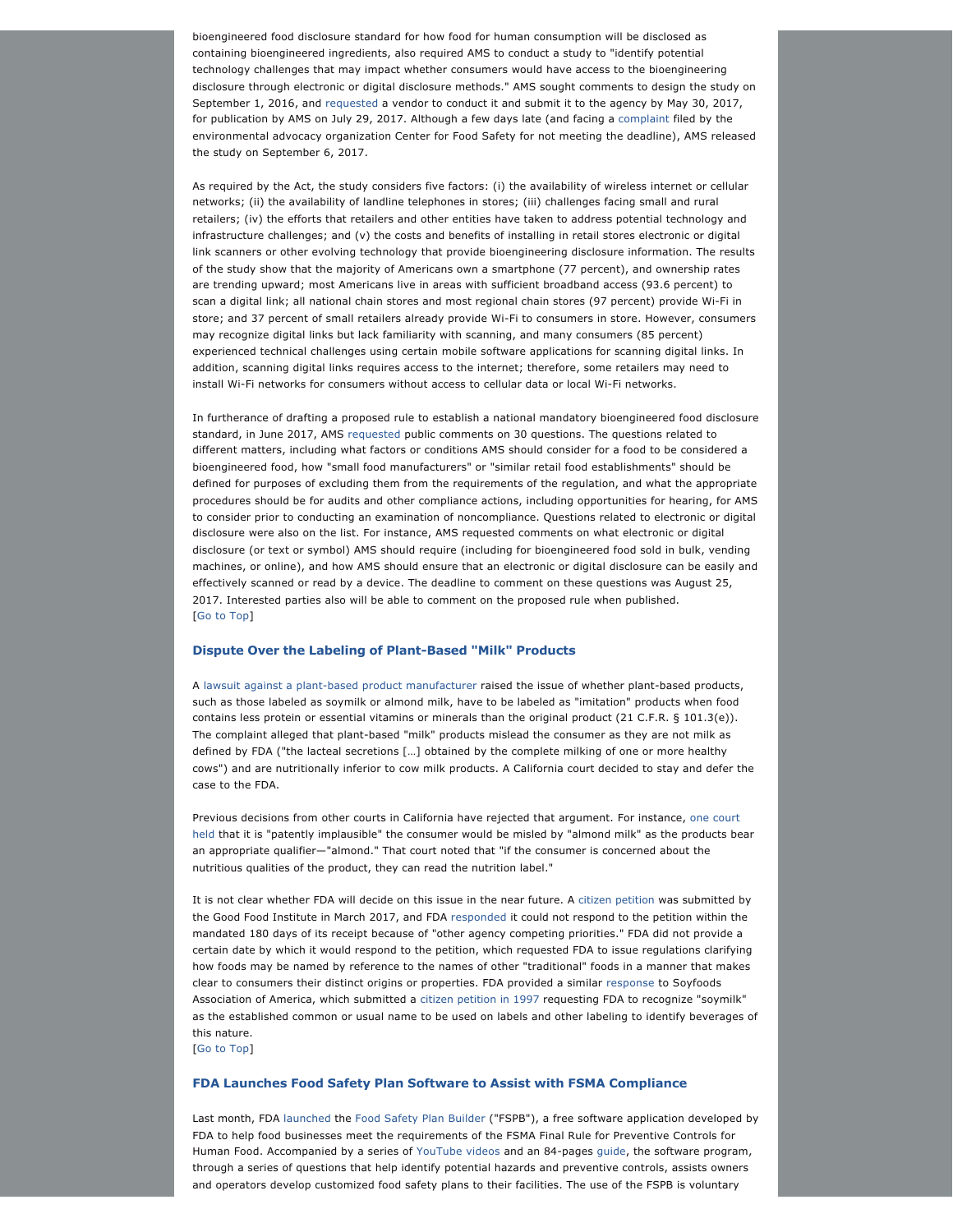and "does not imply FDA approval of the resultant food safety plan." FDA modeled FSPB after the [Food](https://www.fda.gov/Food/FoodDefense/ToolsEducationalMaterials/ucm349888.htm) [Defense Plan Builder,](https://www.fda.gov/Food/FoodDefense/ToolsEducationalMaterials/ucm349888.htm) which was created to assist food facilities with developing personalized food defense plans for their facilities. [[Go to Top](https://jonesday.vuture.net/API/Print/Preview/Screen?url=https%3a%2f%2fjonesday-ecommunications.com%2f239%2f1521%2fseptember-2017%2ffood-update-vol.-iv-issue-6-.asp%3fwidth%3d1024#top)]

## **EU Proposes a More Modern and Harmonized Organic Production and Labeling Regulation**

On June 28, 2017, the Council and the European Parliament reached a [preliminary agreement](http://eur-lex.europa.eu/legal-content/EN/ALL/?uri=CELEX%3A52014PC0180) on the amendment of EU [Regulation \(EC\) No 834/2007](http://eur-lex.europa.eu/legal-content/EN/TXT/?qid=1499078485243&uri=CELEX%3A32007R0834) on organic production and labeling. The proposal is intended to improve the legislation on organic production in order to: (i) remove obstacles to the sustainable development of organic production in the European Union; (ii) guarantee fair competition for farmers and operators and allow the internal market to function more efficiently; and (iii) maintain or improve consumer confidence in organic products by strengthening the control system via stricter checks in the supply chain. Among other changes, the new rules would extend the scope of the existing organic rules to cover a wider list of products (e.g., salt, cork, beeswax, maté, vine leaves, palm hearts) and additional production rules (e.g., for deer, rabbits, and poultry), support small farmers by introducing a new system of group certification, and provide a more uniform approach on pesticides.

The proposal will be submitted to the European Parliament for a vote at first reading and to the Council for final adoption. If approved, the new regulation would be applicable to industry by July 1, 2020. [[Go to Top](https://jonesday.vuture.net/API/Print/Preview/Screen?url=https%3a%2f%2fjonesday-ecommunications.com%2f239%2f1521%2fseptember-2017%2ffood-update-vol.-iv-issue-6-.asp%3fwidth%3d1024#top)]

#### **Other News**

[FDA Commissioner Dr. Gottlieb States New Guidance on Menu Labeling Requirements Willl Be Issued by](https://www.fda.gov/NewsEvents/Newsroom/PressAnnouncements/ucm573277.htm)  [End of Year](https://www.fda.gov/NewsEvents/Newsroom/PressAnnouncements/ucm573277.htm)

[FDA Approves Qualified Health Claim Linking Early Peanut Introduction and Reduced Risk of Developing](https://www.fda.gov/Food/NewsEvents/ConstituentUpdates/ucm575001.htm)  [Peanut Allergy](https://www.fda.gov/Food/NewsEvents/ConstituentUpdates/ucm575001.htm)

[FDA Completes Review of Qualified Health Claim Petition for Macadamia Nuts and the Risk of Coronary](https://www.fda.gov/food/newsevents/constituentupdates/ucm568052.htm) [Heart Disease](https://www.fda.gov/food/newsevents/constituentupdates/ucm568052.htm)

The Ninth Circuit Upholds California's Ban on Force-Feeding Birds to Produce Foie Gras

[USDA and China Sign Agreement Detailing Phytosanitary Protocol and Granting the Export of U.S. Rice](https://www.usda.gov/media/press-releases/2017/07/20/us-china-sign-historic-agreement-provide-market-access-us-rice)  [into China](https://www.usda.gov/media/press-releases/2017/07/20/us-china-sign-historic-agreement-provide-market-access-us-rice)

[EFSA Requested Comments on Health Claims' Guidance Related to Antioxidants, Oxidative Damage, and](http://www.efsa.europa.eu/en/consultations/call/170712)  [Cardiovascular Health](http://www.efsa.europa.eu/en/consultations/call/170712)

[[Go to Top](https://jonesday.vuture.net/API/Print/Preview/Screen?url=https%3a%2f%2fjonesday-ecommunications.com%2f239%2f1521%2fseptember-2017%2ffood-update-vol.-iv-issue-6-.asp%3fwidth%3d1024#top)]

# **Regulatory Updates**

#### **FDA Requests Comments on Existing Regulation**

In the [September 8, 2017,](https://www.gpo.gov/fdsys/pkg/FR-2017-09-08/pdf/2017-19047.pdf) *Federal Register*, FDA sought comments and information from interested parties to help it identify existing regulations and related paperwork requirements that could be modified, repealed, or replaced. FDA is particularly interested in receiving comments and information on: (i) whether the regulation is still current or is outdated or unnecessary; (ii) whether regulated entities have had difficulties complying with the regulation; (iii) whether the regulation imposes requirements that are also provided for in voluntary or consensus standards or guidance by third-party organizations (e.g., International Council for Harmonisation, International Organization for Standardization, Codex Alimentarius); (iv) whether the regulation contains redundant, outdated, or unnecessary collections of information or retention of records, e.g., reporting, recordkeeping, or labeling requirements; (v) whether the goal of the regulation could be achieved by less-costly means that would provide the same level of public health protection; and (vi) what factors FDA should consider in selecting and prioritizing regulations and reporting requirements for reform. This request is part of the implementation of [Executive Order](https://www.federalregister.gov/executive-order/13771) [13771](https://www.federalregister.gov/executive-order/13771) titled "Reducing Regulation and Controlling Regulatory Costs," and [Executive Order 13777](https://www.federalregister.gov/executive-order/13777) titled "Enforcing the Regulatory Reform Agenda." *Comments are due December 7, 2017*. [[Go to Top](https://jonesday.vuture.net/API/Print/Preview/Screen?url=https%3a%2f%2fjonesday-ecommunications.com%2f239%2f1521%2fseptember-2017%2ffood-update-vol.-iv-issue-6-.asp%3fwidth%3d1024#top)]

## **FDA Issues Guidance on Standards for the Growing, Harvesting, Packing, and Holding of Produce for Human Consumption**

In the [September 6, 2017,](https://www.gpo.gov/fdsys/pkg/FR-2017-09-06/pdf/2017-18811.pdf) *Federal Register*, FDA announced the availability of a guidance for industry titled "[Standards for the Growing, Harvesting, Packing, and Holding of Produce for Human Consumption:](https://www.fda.gov/downloads/Food/GuidanceRegulation/GuidanceDocumentsRegulatoryInformation/UCM574456.pdf)  [What You Need to Know About the FDA Regulation: Small Entity Compliance Guide.](https://www.fda.gov/downloads/Food/GuidanceRegulation/GuidanceDocumentsRegulatoryInformation/UCM574456.pdf)" The small entity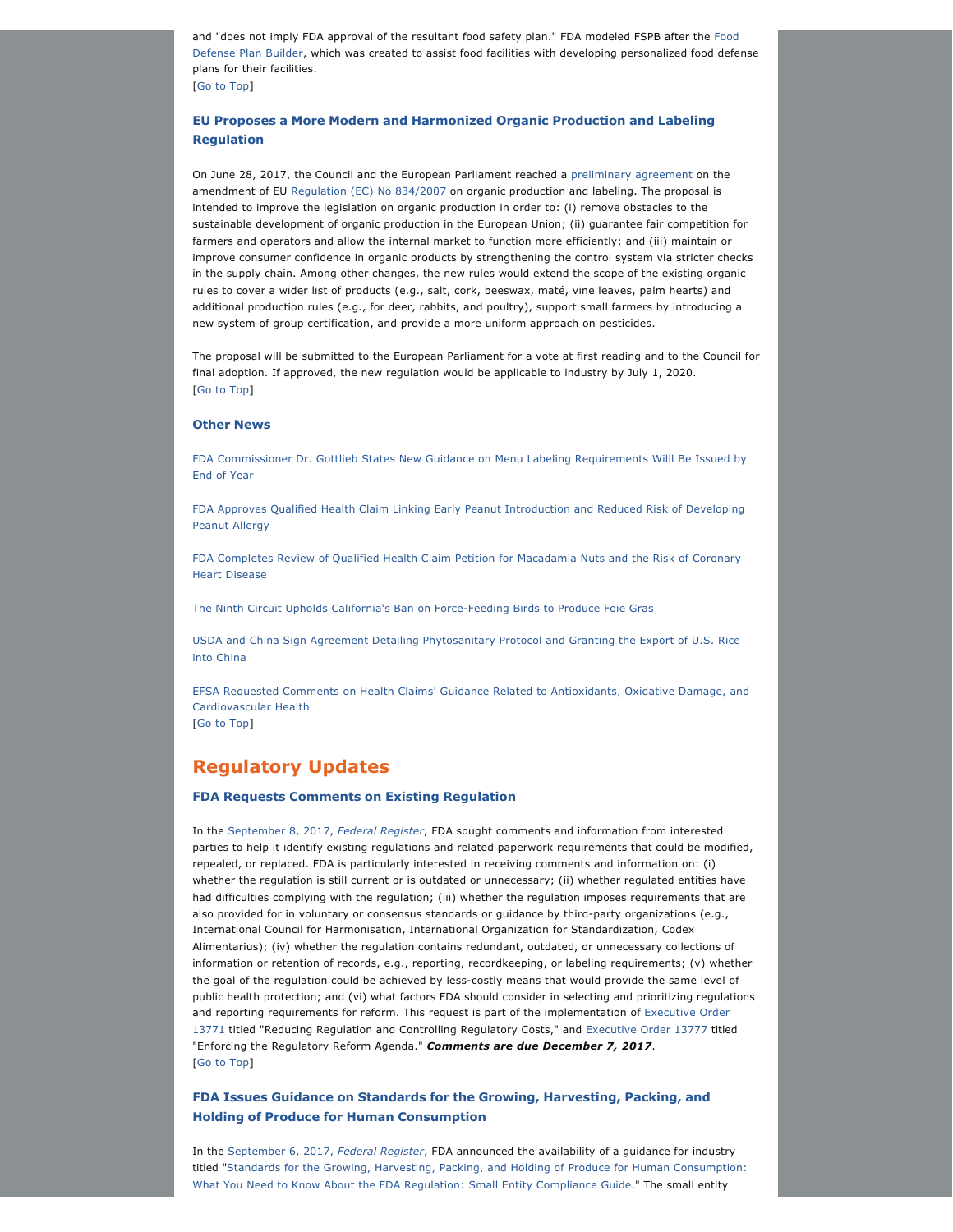compliance guide is intended to help small entities comply with one of the FSMA's final rules titled "[Standards for the Growing, Harvesting, Packing, and Holding of Produce for Human Consumption](https://www.gpo.gov/fdsys/pkg/FR-2015-11-27/pdf/2015-28159.pdf)," which establishes science-based minimum standards for the safe growing, harvesting, packing, and holding of produce, meaning fruits and vegetables grown for human consumption. The final rule became effective January 26, 2016, but has staggered compliance dates starting January 26, 2017. [[Go to Top](https://jonesday.vuture.net/API/Print/Preview/Screen?url=https%3a%2f%2fjonesday-ecommunications.com%2f239%2f1521%2fseptember-2017%2ffood-update-vol.-iv-issue-6-.asp%3fwidth%3d1024#top)]

## **FDA Issues Draft Guidance on Hazard Analysis and Risk-Based Preventive Controls for Human Food**

In the [August 31, 2017,](https://www.gpo.gov/fdsys/pkg/FR-2017-08-31/pdf/2017-18464.pdf) *Federal Register*, FDA announced the availability of another draft chapter of a multichapter guidance for industry titled "Hazard Analysis and Risk-Based Preventive Controls for Human [Food: Guidance for Industry.](file:///C:/Users/jp020318/Downloads/Hazard_Analysis_and_Risk-Based_Preventive_Controls_for_Human_Food_Draft_Guidance_for_Industry.pdf)" This multichapter draft guidance is intended to explain FDA's current thinking on how to comply with FSMA's requirements for hazard analysis and risk-based preventive controls under the rule "Current Good Manufacturing Practice, Hazard Analysis, and Risk-Based [Preventive Controls for Human Food](file:///C:/Users/jp020318/Downloads/FDA-2011-N-0920-1979.pdf)." The newly available draft chapter is titled "Chapter Six-Use of Heat Treatments as a Process Control." [[Go to Top](https://jonesday.vuture.net/API/Print/Preview/Screen?url=https%3a%2f%2fjonesday-ecommunications.com%2f239%2f1521%2fseptember-2017%2ffood-update-vol.-iv-issue-6-.asp%3fwidth%3d1024#top)]

## **FDA Issues Guidance on Mitigation Strategies to Protect Food Against Intentional Adulteration**

In the [August 25, 2017,](https://www.gpo.gov/fdsys/pkg/FR-2017-08-25/pdf/2017-18028.pdf) *Federal Register*, FDA announced the availability of a guidance for industry titled "[Mitigation Strategies to Protect Food Against Intentional Adulteration: What You Need To Know About the](https://www.fda.gov/downloads/Food/GuidanceRegulation/GuidanceDocumentsRegulatoryInformation/UCM562223.pdf) [FDA Regulation: Small Entity Compliance Guide](https://www.fda.gov/downloads/Food/GuidanceRegulation/GuidanceDocumentsRegulatoryInformation/UCM562223.pdf)." This guide is intended to help small entities comply with one of FSMA's final rules entitled ["Mitigation Strategies to Protect Food Against Intentional Adulteration](file:///C:/Users/jp020318/Downloads/FDA-2013-N-1425-0146%20(1).pdf)," which requires domestic and foreign food facilities to address hazards that may be introduced with the intention to cause widescale public health harm. [[Go to Top](https://jonesday.vuture.net/API/Print/Preview/Screen?url=https%3a%2f%2fjonesday-ecommunications.com%2f239%2f1521%2fseptember-2017%2ffood-update-vol.-iv-issue-6-.asp%3fwidth%3d1024#top)]

## **FDA Approves Food Additive for Feed and Drinking Water of Animals**

In the [August 15, 2017,](https://www.gpo.gov/fdsys/pkg/FR-2017-08-15/pdf/2017-17214.pdf) *Federal Register*, FDA issued a final rule amending the regulations for food additives to provide for the safe use of oil from a variety of bioengineered safflower in complete dry adult maintenance dog food. The safflower variety has been bioengineered to contain a gene from the water mold *Saprolegnia diclina* responsible for production of gamma-linolenic acid ("GLA") in the seed oil. This GLA-enriched safflower oil will be used as a source of omega-6 fatty acids in dry food for adult dogs. This action is in response to a food additive petition filed by Arcadia Biosciences, Inc., which in the [September](https://www.gpo.gov/fdsys/pkg/FR-2017-09-14/pdf/2017-19491.pdf) 14, 2017, *[Federal Register](https://www.gpo.gov/fdsys/pkg/FR-2017-09-14/pdf/2017-19491.pdf)*, petitioned the FDA also to amend the food additive regulations to provide for the safe use of GLA safflower oil as a source of omega-6 fatty acids in dry food for adult cats in the maintenance life stage.

[[Go to Top](https://jonesday.vuture.net/API/Print/Preview/Screen?url=https%3a%2f%2fjonesday-ecommunications.com%2f239%2f1521%2fseptember-2017%2ffood-update-vol.-iv-issue-6-.asp%3fwidth%3d1024#top)]

## **FDA Issues Guidance Related to Ultrafiltered Milk in the Production of Standardized Cheeses and Related Cheese Products**

In the [August 14, 2017,](https://www.gpo.gov/fdsys/pkg/FR-2017-08-14/pdf/2017-17118.pdf) *Federal Register*, FDA announced the availability of a guidance for industry titled "[Ultrafiltered Milk in the Production of Standardized Cheeses and Related Cheese Products: Guidance for](file:///C:/Users/jp020318/Downloads/Ultrafiltered_Milk_in_the_Production_of_Standardized_Cheeses_and_Related_Cheese_Products_Guidance_for_Industry.pdf)  [Industry](file:///C:/Users/jp020318/Downloads/Ultrafiltered_Milk_in_the_Production_of_Standardized_Cheeses_and_Related_Cheese_Products_Guidance_for_Industry.pdf)." Ultrafiltered milk is milk that is mechanically filtered to concentrate large compounds, like proteins. In the process, smaller compounds, like lactose, are removed, along with water and mineral salts. The resulting protein concentrate is less expensive to ship than milk. The guidance advises manufacturers that wish to use ultrafiltered milk ("UF milk") or ultrafiltered nonfat milk ("UF nonfat milk") in the production of standardized cheeses and related cheese products that, pending completion of a rulemaking regarding the use of UF milk in the production of these products, FDA intends to exercise enforcement discretion regarding the use of fluid UF milk and fluid UF nonfat milk in the production of standardized cheeses and related cheese products and in the declaration of ingredients in the products' labeling.

[[Go to Top](https://jonesday.vuture.net/API/Print/Preview/Screen?url=https%3a%2f%2fjonesday-ecommunications.com%2f239%2f1521%2fseptember-2017%2ffood-update-vol.-iv-issue-6-.asp%3fwidth%3d1024#top)]

#### **FDA Announces Filing of Food Additive Petitions**

In the July 26, 2017, *Federal Register*, [here](https://www.gpo.gov/fdsys/pkg/FR-2017-07-26/pdf/2017-15535.pdf) and [here](https://www.gpo.gov/fdsys/pkg/FR-2017-07-26/pdf/2017-15533.pdf)*,* FDA announced that a petition was submitted by the Juice Products Association proposing that the food additive regulations be amended to replace the current Recommended Daily Intake percentage values of calcium in fruit juices and fruit juice drinks in the regulation for vitamin D3 with absolute values and to update the specifications for vitamin D3. Another petition was submitted by Zinpro Corp. proposing that the food additive regulations be amended to provide for the safe use of zinc-L-selenomethionine as a nutritional source of selenium in complete feed for laying hens and for the safe use of the approved food additive silicon dioxide as an anticaking agent for use with zinc-L-selenomethionine as a feed component. Both food additive petitions were filed on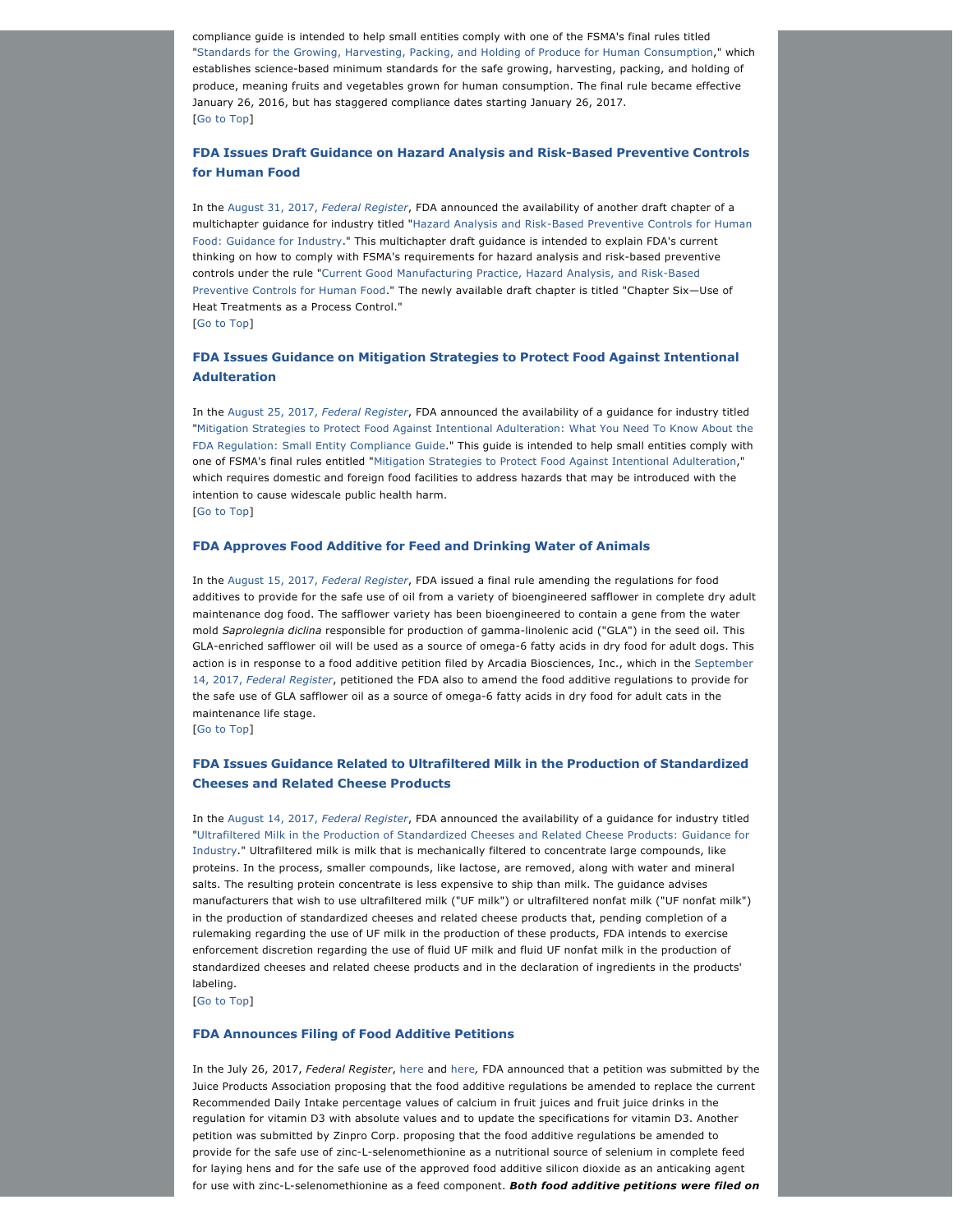*June 1, 2017*. [[Go to Top](https://jonesday.vuture.net/API/Print/Preview/Screen?url=https%3a%2f%2fjonesday-ecommunications.com%2f239%2f1521%2fseptember-2017%2ffood-update-vol.-iv-issue-6-.asp%3fwidth%3d1024#top)]

#### **FDA Amends Color Additive Regulations**

In the July 3, 2017, *[Federal Register](https://www.gpo.gov/fdsys/pkg/FR-2017-07-03/pdf/2017-13867.pdf)*, FDA amended the color additive regulations to provide for the expanded safe use of spirulina extract to seasonally color hard-boiled shell eggs at levels consistent with good manufacturing practice. This action is in response to a color additive petition filed by McCormick & Company, Inc. *This rule was effective August 3, 2017*. [[Go to Top](https://jonesday.vuture.net/API/Print/Preview/Screen?url=https%3a%2f%2fjonesday-ecommunications.com%2f239%2f1521%2fseptember-2017%2ffood-update-vol.-iv-issue-6-.asp%3fwidth%3d1024#top)]

## **FSIS Approves Changes to Inspection Coverage in Official Establishments that Slaughter Fish of the Order Siluriformes**

In the [September 1, 2017,](https://www.gpo.gov/fdsys/pkg/FR-2017-09-01/pdf/2017-18591.pdf) *Federal Register*, USDA's Food Safety and Inspection Service ("FSIS") confirmed that it will adjust inspection coverage at official establishments that slaughter fish of the order Siluriformes from all hours of operation to once per production shift. This decision was based on the Agency's experience inspecting official fish slaughter establishments since implementing the mandatory inspection program on March 1, 2016, and finding that the typical fish slaughter operation is a streamlined, automated process that combines slaughter with processing in the same continuous operation. *The rule was effective September 1, 2017*. In addition, in the [July 3, 2017,](https://www.gpo.gov/fdsys/pkg/FR-2017-07-03/pdf/2017-13644.pdf) *Federal [Register](https://www.gpo.gov/fdsys/pkg/FR-2017-07-03/pdf/2017-13644.pdf)*, FSIS announced that starting August 2, 2017, all shipments of imported Siluriformes fish and fish products entering the United States must be presented at an official import inspection establishment for reinspection by FSIS personnel. [[Go to Top](https://jonesday.vuture.net/API/Print/Preview/Screen?url=https%3a%2f%2fjonesday-ecommunications.com%2f239%2f1521%2fseptember-2017%2ffood-update-vol.-iv-issue-6-.asp%3fwidth%3d1024#top)]

#### **APHIS Proposes Rule on Procedures for Applying for Licenses and Renewals**

In the [August 24, 2017,](https://www.gpo.gov/fdsys/pkg/FR-2017-08-24/pdf/2017-17967.pdf) *Federal Register*, USDA's Animal and Plant Health Inspection Service ("APHIS") solicited public comments on potential revisions to the licensing requirements under the Animal Welfare Act ("AWA") regulations. These revisions are intended to promote compliance with the Act, reduce licensing fees, and further prevent any individual whose license has been suspended or revoked, or who has a history of noncompliance, from obtaining a license or working with regulated animals. APHIS is interested in knowing: (i) whether it should establish a firm expiration date for licenses (such as three to five years) and if so, what the date should be and why; (ii) what fees would be reasonable to assess for licenses issued, and whether the existing license fees are reasonable, or whether they should be adjusted to take additional factors into consideration, such as the type of animals used in regulated activities; (iii) whether persons whose license has been suspended or revoked from buying, selling, transporting, exhibiting, or delivering for transportation animals during the period of suspension or revocation should also be prohibited from engaging in other activities involving animals regulated under the AWA, such as working for other AWA-regulated entities or using other individual names or business entities to apply for a license; and (iv) whether there are any other specific concerns or recommendations for reducing regulatory burdens involving the licensing process or otherwise improving the licensing requirements under the AWA. *Comments are due October 23, 2017*. [[Go to Top](https://jonesday.vuture.net/API/Print/Preview/Screen?url=https%3a%2f%2fjonesday-ecommunications.com%2f239%2f1521%2fseptember-2017%2ffood-update-vol.-iv-issue-6-.asp%3fwidth%3d1024#top)]

## **AMS Issues Final Rules on U.S. Standards for Grades of Shelled Walnuts and Walnuts in the Shell**

In the [August 22, 2017,](https://www.gpo.gov/fdsys/pkg/FR-2017-08-22/pdf/2017-17641.pdf) *Federal Register*, USDA's Agricultural Marketing Service ("AMS") issued a final rule revising the U.S. Standards for Grades of Shelled Walnuts and the U.S. Standards for Grades of Walnuts in the Shell issued under the Agricultural Marketing Agreement Act of 1946. AMS amended the color requirements to include red-colored walnuts and removed the "Unclassified" section. The rule was *effective September 21, 2017*.

[[Go to Top](https://jonesday.vuture.net/API/Print/Preview/Screen?url=https%3a%2f%2fjonesday-ecommunications.com%2f239%2f1521%2fseptember-2017%2ffood-update-vol.-iv-issue-6-.asp%3fwidth%3d1024#top)]

#### **AMS Establishes Voluntary United States Standards for Grades of Frozen Onions**

In the [August 22, 2017,](https://www.gpo.gov/fdsys/pkg/FR-2017-08-22/pdf/2017-17642.pdf) *Federal Register*, USDA's AMS announced new voluntary United States Standards for Grades of Frozen Onions. The grade standards provide a common language for trade, a means of measuring value in the marketing of frozen onions, and guidance on the effective use of frozen onions. *This rule was effective September 21, 2017*. [[Go to Top](https://jonesday.vuture.net/API/Print/Preview/Screen?url=https%3a%2f%2fjonesday-ecommunications.com%2f239%2f1521%2fseptember-2017%2ffood-update-vol.-iv-issue-6-.asp%3fwidth%3d1024#top)]

**USDA Amends Rules of Practice Governing Formal Adjudicatory Proceedings Instituted by the Secretary under Various Statutes**

In the [August 9, 2017,](https://www.gpo.gov/fdsys/pkg/FR-2017-08-09/pdf/2017-16786.pdf) *Federal Register*, the Agriculture Department amended the scope and applicability of USDA's uniform rules of practice governing adjudicatory proceedings to include actions initiated under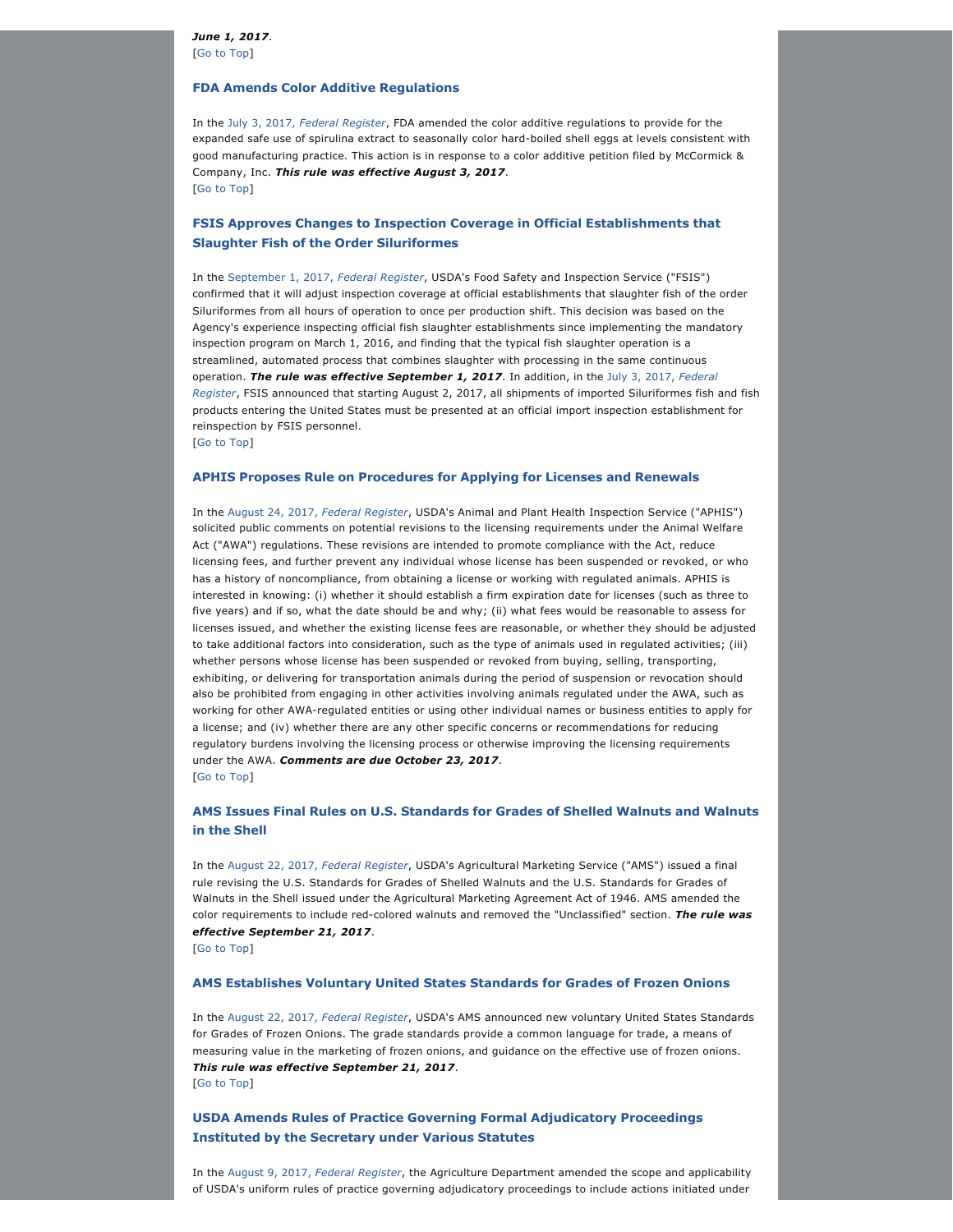subtitles B and D of the Agricultural Marketing Act of 1946, as amended. Subtitle B authorizes the Secretary to assess civil penalties (fines) against any packer or other person that violates Livestock Mandatory Reporting regulations, and Subtitle D authorizes the Secretary to take enforcement actions, including civil penalties (fines), against a retailer or any person engaged in the business of supplying a covered commodity to a retailer, that is determined not to have made good-faith effort to comply with Country of Origin Labeling regulations and has continued to willfully violate these regulations *The rule was effective August 9, 2017*.

[[Go to Top](https://jonesday.vuture.net/API/Print/Preview/Screen?url=https%3a%2f%2fjonesday-ecommunications.com%2f239%2f1521%2fseptember-2017%2ffood-update-vol.-iv-issue-6-.asp%3fwidth%3d1024#top)]

#### **AMS Amends National List within USDA's Organic Regulations**

In the July 6, 2017, *[Federal Register](https://www.gpo.gov/fdsys/pkg/FR-2017-07-06/pdf/2017-14006.pdf)*, USDA's AMS issued a final rule amending the National List of Allowed and Prohibited Substances ("National List") within USDA's organic regulations, to prohibit the use of eight substances in organic production and handling after June 27, 2017. The prohibited substances are: Lignin sulfonate (for use as a floating agent); furosemide; magnesium carbonate; and the nonorganic forms of chia, dillweed oil, frozen galangal, frozen lemongrass, and chipotle chili peppers. *The rule was effective*  August 7, 2017. This action also renewed three substances on the National List to continue to allow nonorganic forms of inulin-oligofructose enriched, Turkish bay leaves, and whey protein concentrate in organic products. *This was applicable beginning June 27, 2017*. [[Go to Top](https://jonesday.vuture.net/API/Print/Preview/Screen?url=https%3a%2f%2fjonesday-ecommunications.com%2f239%2f1521%2fseptember-2017%2ffood-update-vol.-iv-issue-6-.asp%3fwidth%3d1024#top)]

#### **FCIC Finalizes Common Crop Insurance Policy Basic Provisions**

In the June 27, 2017, *[Federal Register](https://www.gpo.gov/fdsys/pkg/FR-2017-06-27/pdf/2017-13242.pdf)*, USDA's Federal Crop Insurance Corporation ("FCIC") finalized the Common Crop Insurance Policy Basic Provisions and made amendments to the final rule, with request for comments, published in the *Federal Register* [on June 22, 2016](https://www.gpo.gov/fdsys/pkg/FR-2016-06-22/pdf/2016-14735.pdf), that clarified and revised the policy definition of "practical to replant" and "replanted crop," and policy provisions regarding double cropping. The changes to the policy made in this rule are applicable for the 2018 and succeeding crop years for all crops with a contract change date on or after the effective date of the rule, and for the 2019 and succeeding crop years for all crops with a contract change date prior to the effective date of the rule. *This rule was effective June 27, 2017*.

[[Go to Top](https://jonesday.vuture.net/API/Print/Preview/Screen?url=https%3a%2f%2fjonesday-ecommunications.com%2f239%2f1521%2fseptember-2017%2ffood-update-vol.-iv-issue-6-.asp%3fwidth%3d1024#top)]

# **EU Regulatory Updates**

## **European Commission Publishes Notice and Q&A on Impacts of UK's Withdrawal from the EU in Relation to Biocides Sector**

On September 13, 2017, the European Commission ("EC") published a "[Notice to business operators in](https://ec.europa.eu/health/sites/health/files/biocides/docs/brexit_note_en.pdf)  [the field of Regulation \(EU\) No 528/2012 of the European Parliament and of the Council concerning the](https://ec.europa.eu/health/sites/health/files/biocides/docs/brexit_note_en.pdf)  [making available on the market and use of biocidal products.](https://ec.europa.eu/health/sites/health/files/biocides/docs/brexit_note_en.pdf)" The notice provides guidance to companies operating in the biocides sector on the steps to be taken prior to Brexit. In particular, the EC notes that business operators should be mindful of ongoing and/or planned regulatory procedures involving the United Kingdom (e.g., active substance approval, renewal of an active substance approval, Union authorization, simplified authorization procedure, mutual recognition in parallel, renewal of product authorizations, etc.) when evaluating a Member State or reference Member State, including with regards to the expected timelines for such procedures in view of the United Kingdom's withdrawal from the EU on March 29, 2017, and the consequent cease of applicability of EU laws by March 30, 2019 (provided that the EU-UK withdrawal agreement does not establish another date or the period is extended by the European Council). In this respect, the EC advises that "where there are clear indications that the procedure will not be concluded by the withdrawal date, taking account of the uncertainties as well as the regulatory framework, business operators should consider taking the relevant actions. For example, business operators may consider changing to another evaluating Member State."

The EC further reminds companies operating in the biocides sector that holders of product authorizations and active substance or product suppliers included on the list referred to in Article 95 of the Biocidal Products Regulation (EU) No 528/2012 must be established in the European Union (or, for active substance and product suppliers, have an EU representative). In order to provide further clarifications and practical guidance, the EC has also drafted a document in the form of "[Questions and Answers related to](https://ec.europa.eu/health/sites/health/files/biocides/docs/brexit_qa_en.pdf)  [the United Kingdom's withdrawal from the European Union with regard to the Biocides sector,](https://ec.europa.eu/health/sites/health/files/biocides/docs/brexit_qa_en.pdf)" addressing the above-mentioned consequences. The EC intends to further update and complement the Q&A to reflect any changes or additional clarifications. [[Go to Top](https://jonesday.vuture.net/API/Print/Preview/Screen?url=https%3a%2f%2fjonesday-ecommunications.com%2f239%2f1521%2fseptember-2017%2ffood-update-vol.-iv-issue-6-.asp%3fwidth%3d1024#top)]

**EFSA Adopts Conclusions on the Peer Review of the Pesticide Risk Assessment of Potential Endocrine-Disrupting Properties of Glyphosate** 

On September 7, 2017, the European Food Safety Authority ("EFSA") published its [conclusions on the peer](http://onlinelibrary.wiley.com/doi/10.2903/j.efsa.2017.4979/epdf)  review of the pesticide risk assessment of the potential endocrine-disrupting properties of glyphosate.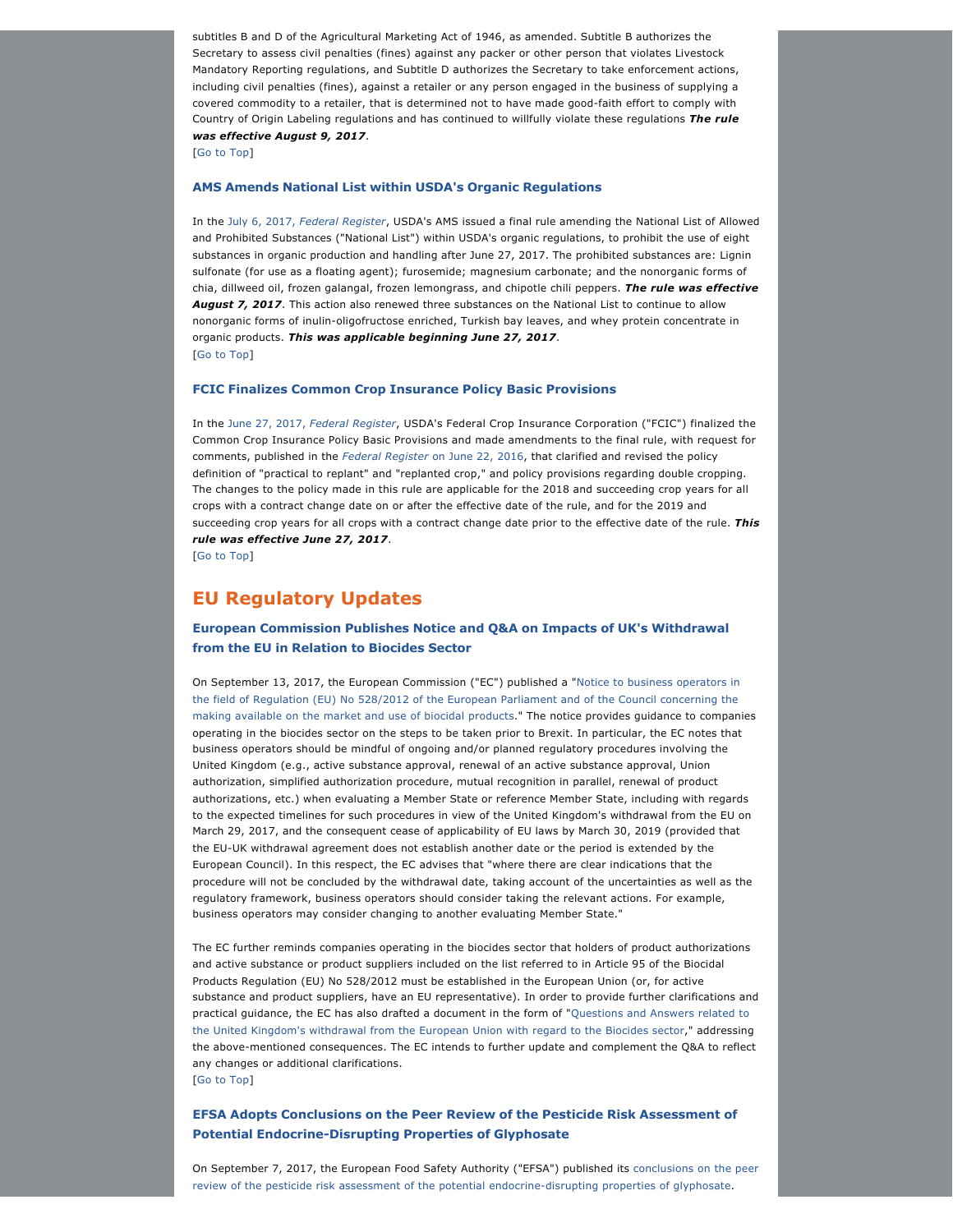Glyphosate's representative uses are spraying applications against emerged annual, perennial, and biennial weeds in all crops (crops including but not restricted to root and tuber vegetables, bulb vegetables, stem vegetables, field vegetables (fruiting vegetables, brassica vegetables, leaf vegetables, and fresh herbs, legume vegetables), pulses, oil seeds, potatoes, cereals, and sugar beets and fodder beets; orchard crops and vine, before planting fruit crops, ornamentals, trees, nursery plants, etc.) and foliar spraying for desiccation in cereals and oil seeds (pre-harvest). In accordance with a request by the EC, EFSA has conducted a peer review of the initial pesticide risk assessment of glyphosate carried out in 2015 by the rapporteur Member State, Germany, with the aim of considering the potential endocrine activity of the pesticide glyphosate. EFSA concludes that: "the weight of evidence indicates that glyphosate does not have endocrine disrupting properties through oestrogen, androgen, thyroid or steroidogenesis mode of action based on a comprehensive database available in the toxicology area. The available ecotox studies did not contradict this conclusion." In its conclusions, EFSA notes that no outstanding issues remain on this topic and that no critical areas of concern were identified in the context of the peer review. [[Go to Top](https://jonesday.vuture.net/API/Print/Preview/Screen?url=https%3a%2f%2fjonesday-ecommunications.com%2f239%2f1521%2fseptember-2017%2ffood-update-vol.-iv-issue-6-.asp%3fwidth%3d1024#top)]

## **ECHA Launches Public Consultation to Identify Nine New Substances of Very High Concern**

On September 5, 2017, the European Chemicals Agency ("ECHA") launched a [public consultation](https://echa.europa.eu/fr/-/public-consultation-to-identify-nine-new-substances-of-very-high-concern) to identify nine new substances of very high concern ("SVHCs"). The SVHCs are substances that may have serious and often irreversible effects on human health and the environment. If a substance is identified as a SVHC in the European Union, it will be added to the Candidate List for eventual inclusion in the Authorization List (i.e., it is proposed that the use within the European Union be subject to authorization under the REACH Regulation). Member States may propose a substance to be identified as a SVHC by preparing a dossier in accordance with the requirements set out in [Annex XV to the REACH Regulation](http://eur-lex.europa.eu/legal-content/EN/TXT/PDF/?uri=CELEX%3A02006R1907-20161011&from=EN). During the public consultation, all interested stakeholders are invited to submit comments on Annex XV reports. The current public consultation relates to reports for the following new substances: Bisphenol-A, Chrysene, Benzanthracene, Cadmium nitrate, Cadmium hydroxide, Cadmium carbonate, Tricobalt tetraoxide containing  $\geq 0.1\%$  w/w nickel oxides, Dechlorane plus, Reaction products of 1.3.4thiadiazolidine-2,5-dithione, formaldehyde, and 4-heptylphenol, branched and linear (RP-HP). The deadline for comments is October 20, 2017.

[[Go to Top](https://jonesday.vuture.net/API/Print/Preview/Screen?url=https%3a%2f%2fjonesday-ecommunications.com%2f239%2f1521%2fseptember-2017%2ffood-update-vol.-iv-issue-6-.asp%3fwidth%3d1024#top)]

#### **EFSA Reviews Safety of Glutamates Added to Food**

On July 12, 2017, EFSA issued a [report](http://www.efsa.europa.eu/en/efsajournal/pub/4910) on the re-evaluation of group of glutamates (E 620-625) used as flavor enhancers. EFSA concluded that no adverse effects were observed in the available short-term, subchronic, chronic, reproductive, and developmental studies. However, EFSA stated that glutamates are widely associated with adverse effects, such as headache, raised blood pressure, and increased insulin levels, for some population groups. Thus, EFSA used the available neurodevelopmental toxicity study to derive a group acceptable daily intake ("ADI") of 30 mg/kg bw per day. Importantly, EFSA also noted that the current exposure to glutamate exceeded not only the proposed ADI but also doses associated with the adverse effects mentioned above. EFSA report is likely to lead in the future to the revision of the permitted levels of glutamates in foods in the European Union. [[Go to Top](https://jonesday.vuture.net/API/Print/Preview/Screen?url=https%3a%2f%2fjonesday-ecommunications.com%2f239%2f1521%2fseptember-2017%2ffood-update-vol.-iv-issue-6-.asp%3fwidth%3d1024#top)]

## **Upcoming Meetings, Workshops, and Conferences**

[Public Meeting of FDA](https://www.gpo.gov/fdsys/pkg/FR-2017-09-06/pdf/2017-18812.pdf) titled "Development of a List of Dietary Ingredients that Pre-Date the Dietary Supplement Health and Education Act of 1994," **October 3, 2017**, in College Park, MD.

[Public Meeting of the Codex Alimentarius Commission Committee on Food Hygiene](https://www.gpo.gov/fdsys/pkg/FR-2017-08-25/pdf/2017-18084.pdf), **October 11, 2017,**  in Washington, D.C.

[Public Meeting of AMS's National Organic Standards Board](https://www.gpo.gov/fdsys/pkg/FR-2017-05-30/pdf/2017-10987.pdf) to assist the USDA in the development of standards for substances to be used in organic production and to advise the Secretary of Agriculture on any other aspects of the implementation of Organic Foods Production Act, **October 24, 2017**, via webinar; and October 31-November 2, 2017, in Jacksonville, FL. [[Go to Top](https://jonesday.vuture.net/API/Print/Preview/Screen?url=https%3a%2f%2fjonesday-ecommunications.com%2f239%2f1521%2fseptember-2017%2ffood-update-vol.-iv-issue-6-.asp%3fwidth%3d1024#top)]



Follow us on: Jones Day is a legal institution with more than 2,500 lawyers on five continents. We are One Firm Worldwide<sup>SM</sup>.

**Disclaimer:** Jones Day publications should not be construed as legal advice on any specific facts or circumstances. The contents are intended for general information purposes only and may not be quoted or referred to in any other publication or proceeding without the prior written consent of the Firm, to be given or withheld at our discretion. To request reprint permission for any of our publications, please use our "Contact Us" form, which can be found on our website at [www.jonesday.com/contactus](http://www.jonesday.com/contactus). The electronic

mailing/distribution of this publication is not intended to create, and receipt of it does not constitute, an